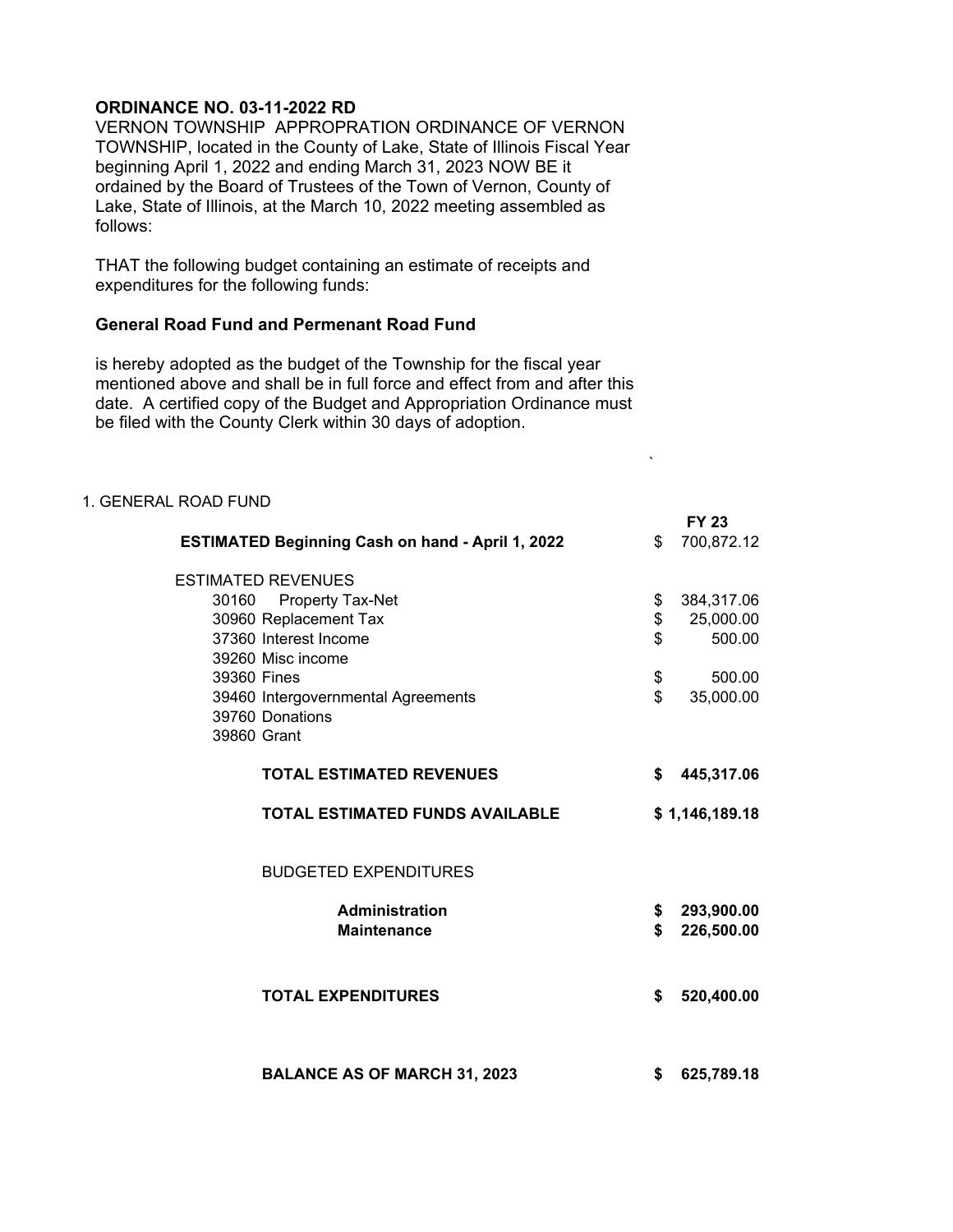## ADMINISTRATION

|                    | Personnel                             |                  |
|--------------------|---------------------------------------|------------------|
| 40160              | <b>Salaries</b>                       | \$<br>150,000.00 |
| 40260              | Health Insurance                      | \$<br>20,000.00  |
| 40360              | <b>Social Security Contribution</b>   | \$<br>12,000.00  |
| 40460              | <b>Retirement Contribution</b>        | \$<br>10,000.00  |
| 40560              | Unemployment Ins                      | \$<br>600.00     |
|                    | <b>TOTAL PERSONNEL SERVICES</b>       | \$<br>192,600.00 |
|                    | <b>Contractual Services</b>           |                  |
| 42260              | <b>Risk Management Contribution</b>   | \$<br>23,000.00  |
| 42360              | Telephone                             | \$<br>13,000.00  |
| 42860              | <b>Rentals and Licenses</b>           | \$<br>3,500.00   |
| 42960              | <b>Travel &amp; Training Expenses</b> | \$<br>300.00     |
| 43260              | Postage                               | \$<br>1,500.00   |
| 43460              | Publishing / Printing                 | \$<br>4,000.00   |
| 43560              | <b>Accounting Services</b>            | \$<br>5,500.00   |
| 43760              | <b>Legal Services</b>                 | \$<br>10,000.00  |
| 43860              | <b>Other Professional Services</b>    | \$<br>8,000.00   |
| 44360              | Dues                                  | \$<br>4,000.00   |
| 50960              | <b>Uniforms</b>                       | \$<br>3,500.00   |
| 52460              | Testing                               | \$<br>2,000.00   |
|                    | <b>TOTAL CONTRACTUAL SERVICES</b>     | \$<br>78,300.00  |
|                    | Commodities                           |                  |
| 50560              | Office supplies                       | \$<br>1,500.00   |
| 43360              | <b>Admin Expenses</b>                 | \$<br>500.00     |
|                    | <b>TOTAL COMMODITIES</b>              | \$<br>2,000.00   |
|                    | <b>Capital Outlay</b>                 |                  |
| 57560              | Equipment                             | \$<br>10,000.00  |
|                    | <b>TOTAL CAPITAL OUTLAY</b>           | \$<br>10,000.00  |
|                    | <b>Other Expenditures</b>             |                  |
| 52560              | Miscellaneous Expenses                |                  |
| 52660              | <b>Municipal Replacement Tax</b>      | \$<br>11,000.00  |
|                    | <b>Bonds</b>                          |                  |
|                    | <b>TOTAL OTHER EXPENDITURES</b>       | \$<br>11,000.00  |
|                    | <b>TOTAL ADMINISTRATION</b>           | \$<br>293,900.00 |
|                    |                                       |                  |
| <b>MAINTENANCE</b> |                                       |                  |
|                    | Personnel                             |                  |
| 40162              | <b>Salaries</b>                       | \$<br>32,000.00  |
| 40362              | Social Security                       | \$<br>2,500.00   |
| 40462              | <b>Retirement Contribution</b>        | \$<br>2,500.00   |
|                    | <b>TOTAL PERSONNEL SERVICES</b>       | \$<br>37,000.00  |
|                    | <b>Contractural Services</b>          |                  |
| 41162              | Maintenance Service Building          | \$<br>5,000.00   |
|                    |                                       |                  |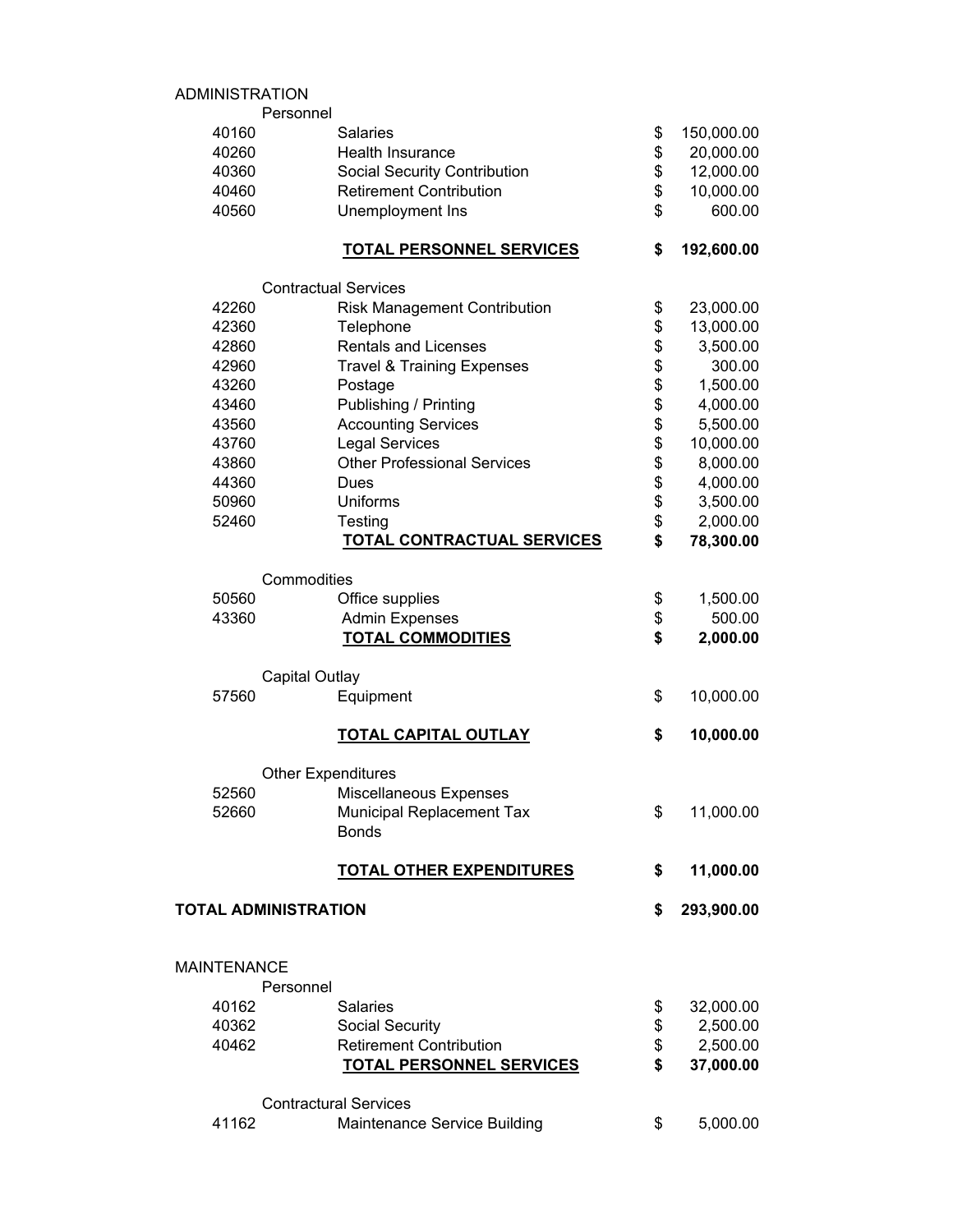| 41362<br>41462<br>41562       | Maintenance Service - Equipment<br>Maintenance Service - Road<br>Maintenance Service - Bridge | \$<br>\$<br>\$ | 20,000.00<br>20,000.00<br>500.00 |
|-------------------------------|-----------------------------------------------------------------------------------------------|----------------|----------------------------------|
| 41962<br>42662<br>42862       | Maintenance Service - Snow Removal<br><b>Utilities</b><br>Rentals                             | \$<br>\$       | 30,000.00<br>0                   |
| 43362                         | Refuse                                                                                        | \$             | 6,500.00                         |
| 43662                         | <b>Engineering Services</b>                                                                   | \$             | 2,500.00                         |
| 43862                         | <b>Other Professional Services</b>                                                            | \$             | 3,000.00                         |
| 57262                         | <b>Building</b>                                                                               | \$             | 3,000.00                         |
|                               | <b>TOTAL CONTRACTUAL SERVICES</b>                                                             | \$             | 90,500.00                        |
|                               | Commodities                                                                                   |                |                                  |
| 50662                         | <b>Automotive Fuel/Oil</b>                                                                    | \$             | 6,500.00                         |
| 50862                         | <b>Operating Supplies</b>                                                                     | \$             | 2,000.00                         |
|                               | <b>TOTAL COMMODITIES</b>                                                                      | \$             | 8,500.00                         |
|                               | <b>Captial Outlay</b>                                                                         |                |                                  |
| 57362                         | Other Improvements                                                                            |                |                                  |
| 57468                         | Land Acquisition / Construction                                                               |                |                                  |
| 57562                         | Equipment                                                                                     | \$             | 90,000.00                        |
|                               | <b>TOTAL CAPITAL OUTLAY</b>                                                                   | \$             | 90,000.00                        |
|                               | <b>Other Expenditures</b>                                                                     |                |                                  |
| 52562                         | Miscellaneous Expenses                                                                        | \$             | 500.00                           |
|                               | <b>TOTAL OTHER EXPENSES</b>                                                                   | \$             | 500.00                           |
|                               |                                                                                               |                |                                  |
| <b>TOTAL MAINTENANCE</b>      |                                                                                               | \$             | 226,500.00                       |
|                               |                                                                                               |                |                                  |
| <b>ESTIMATED EXPENDITURES</b> |                                                                                               | \$             | 520,400.00                       |
|                               | <b>ESTIMATED CASH ON HAND MARCH 31, 2023</b>                                                  |                | \$625,789.18                     |
|                               | ESTIMATED CASH ON HAND/APPROPRIATIONS                                                         |                | \$1,146,189.18                   |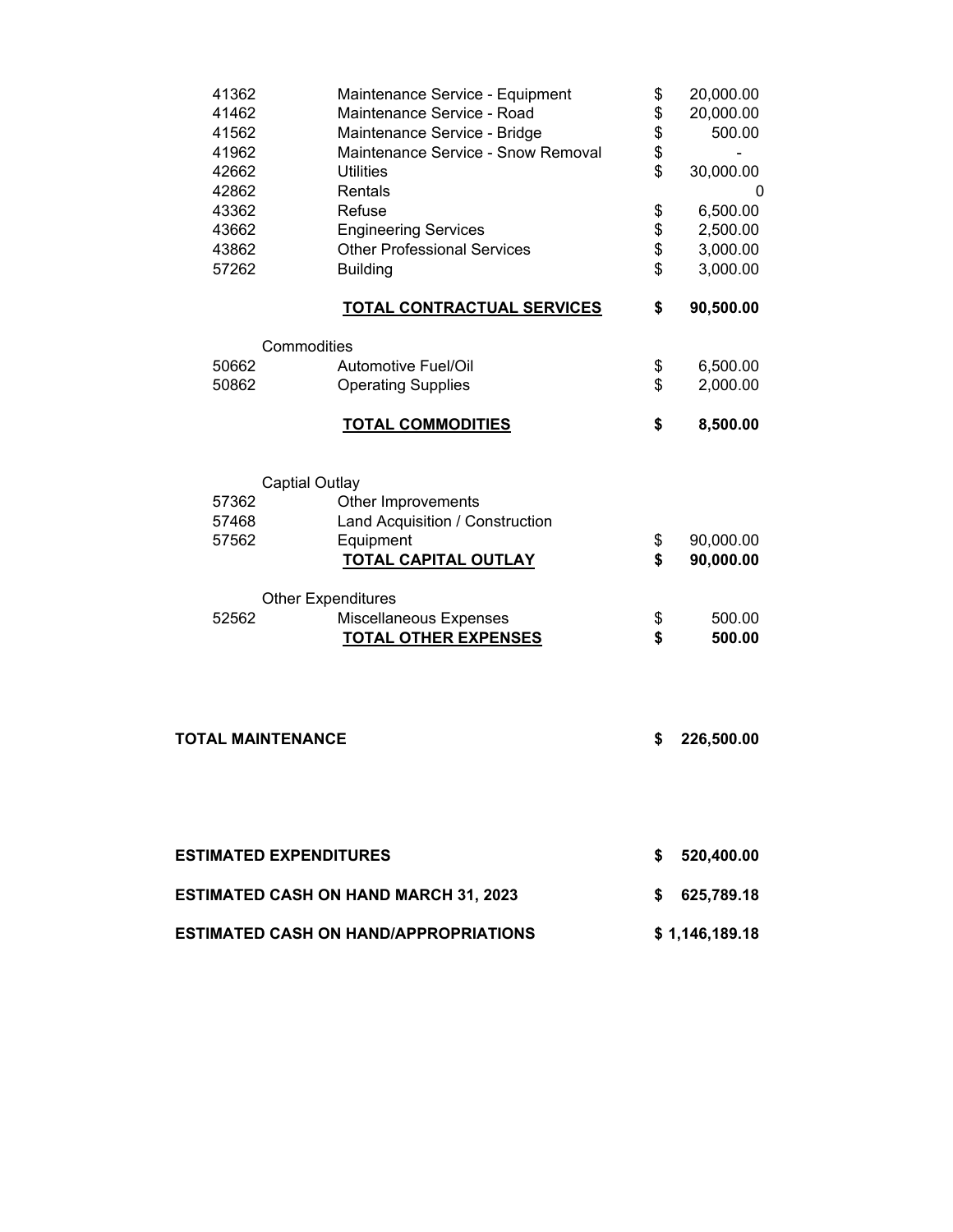## **PERMANENT ROAD FUND**

|                              |                                                         | <b>FY 23</b>     |
|------------------------------|---------------------------------------------------------|------------------|
|                              | <b>ESTIMATED Beginning Cash on hand - April 1, 2022</b> | \$1,079,964.38   |
|                              | <b>Estimated Revenues</b>                               |                  |
| 30170                        | <b>Property Tax</b>                                     | \$<br>791,093.59 |
|                              | 30970 Motor Fuel Tax / Rebuild Illinois Funds           | \$<br>10,000.00  |
| 37370                        | Interest Income                                         | \$<br>600.00     |
|                              | 39270 Misc Income                                       | \$<br>500.00     |
|                              | 39770 Donations                                         |                  |
|                              | Grant                                                   | \$               |
|                              | 39370 Sale of used equipment/auction                    | \$<br>10,000.00  |
|                              | <b>Total Estimated Revenues</b>                         | \$<br>812,193.59 |
|                              | <b>Total Estimated Funds Available</b>                  | \$1,892,157.97   |
| <b>Budgeted Expenditures</b> |                                                         |                  |
|                              | <b>Personnel</b>                                        |                  |
| 40170                        | <b>Salaries</b>                                         | \$<br>283,000.00 |
| 40270                        | <b>Benefits</b>                                         | \$<br>55,000.00  |
| 40370                        | <b>Social Security Contributions</b>                    | \$<br>23,000.00  |
| 40470                        | <b>IMRF</b>                                             | \$<br>20,000.00  |
|                              | <b>TOTAL PERSONNEL SERVICES</b>                         | \$<br>381,000.00 |
|                              | <b>Contractural Services</b>                            |                  |
| 41470                        | Maintenance Service-Road                                | \$<br>242,000.00 |
| 41670                        | Drainage                                                | \$<br>15,000.00  |
| 41770                        | Road Improvements                                       | \$<br>15,000.00  |
| 42870                        | Rentals                                                 | \$<br>8,000.00   |
| 43670                        | <b>Engineering Services</b>                             | \$<br>20,000.00  |
| 43870                        | <b>Other Profesional Services</b>                       | \$<br>6,000.00   |
|                              | 44570 Land ROW                                          |                  |
|                              | <b>TOTAL CONTRACTUAL SERVICES</b>                       | \$<br>306,000.00 |
|                              | <b>Commodities</b>                                      |                  |
| 50670                        | Automotive Fuel / Oil                                   | \$<br>10,000.00  |
| 50770                        | <b>Maintenance Supplies</b>                             | \$<br>15,000.00  |
| 50870                        | <b>Operating Supplies</b>                               | \$<br>5,000.00   |
|                              | 57670 Road Salt Supplies                                | \$<br>35,000.00  |